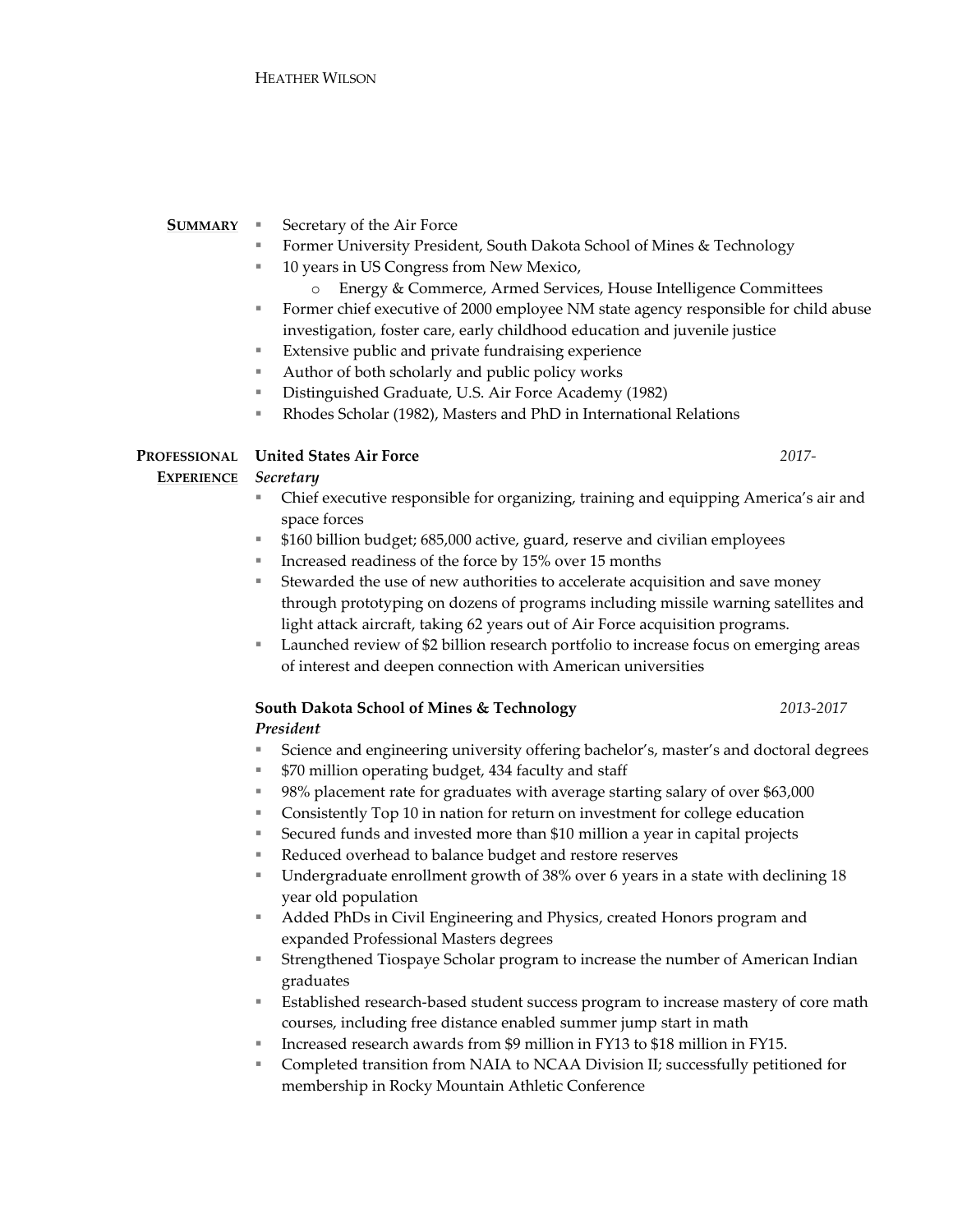|                                              | Candidate for U.S. Senate, New Mexico                                                 | 2011-2012 |
|----------------------------------------------|---------------------------------------------------------------------------------------|-----------|
|                                              | Heather Wilson & Company LLC, Albuquerque, NM                                         | 2009-2011 |
|                                              | President                                                                             |           |
| u.                                           | Senior advisor to large defense and scientific institutions including Sandia National |           |
|                                              | Laboratories, Los Alamos National Laboratory, Oak Ridge National Laboratory, the      |           |
|                                              | Nevada Test Site, Battelle Memorial Institute, National Security Agency and others.   |           |
| <b>United States Congress, Washington DC</b> |                                                                                       | 1998-2009 |
|                                              | Representative, New Mexico's First District                                           |           |
|                                              |                                                                                       |           |

- 10 years on House Energy and Commerce Committee with responsibility for telecommunications, health, environmental and energy legislation
- Chaired task force on Medicaid reform (2003-2004)
- Chair (2005-6) and Ranking Member (2007-8) of Technical and Tactical Intelligence Subcommittee of House Permanent Select Committee on Intelligence
- House Armed Services Committee (2001-4) with focus on military oversight and strategic weapons programs
- Led oversight of the President's Terrorist Surveillance program operated by the National Security Agency, leading to the revision of the Foreign Intelligence Surveillance Act in 2008

#### **New Mexico Children, Youth and Families Department, Santa Fe, NM** *Cabinet Secretary 1995-1998*

- Expanded juvenile corrections by 40%, initiated and implemented comprehensive juvenile justice reform and secured its approval from the legislature
- Reorganized agency, eliminating layer of middle management, combining functions and reducing department overhead to less than 5%
- Reformed regulatory systems for early childhood education to reward quality, increasing the percentage of centers that are accredited or in process of accreditation from 6% to 25%, one of the highest rates in the nation.
- Reformed foster care and adoption system to reduce numbers of children waiting for adoption, ending 18 years of federal court supervision under a consent decree
- Established first ethics program in NM state government agency and leader in using Malcolm Baldridge Quality management principles in state government

#### **Keystone International, Inc.,** Albuquerque, NM *President 1991-1995*

- Founded and grew New Mexico small business to \$1 million in revenues.
- Led efforts to help American defense and scientific companies with business development work in the U.S. and former Soviet Union for clients including Bechtel, Lockheed, Martin Marietta, General Dynamics—Electric Boat, Sandia National Labs, Los Alamos National Lab, McGraw-Hill, Teledesic

## **National Security Council Staff,** Washington, DC

*1989-1991*

*Director, Defense Policy and Arms Control*

- Built consensus on US security policy in Europe and supported the President during the years when the Berlin wall fell and the Warsaw Pact collapsed.
- Chaired interagency group developing U.S. position and strategy for Conventional Forces in Europe Treaty, signed by President Bush in 1990, which destroyed or removed more heavy military equipment from Europe than in all of World War II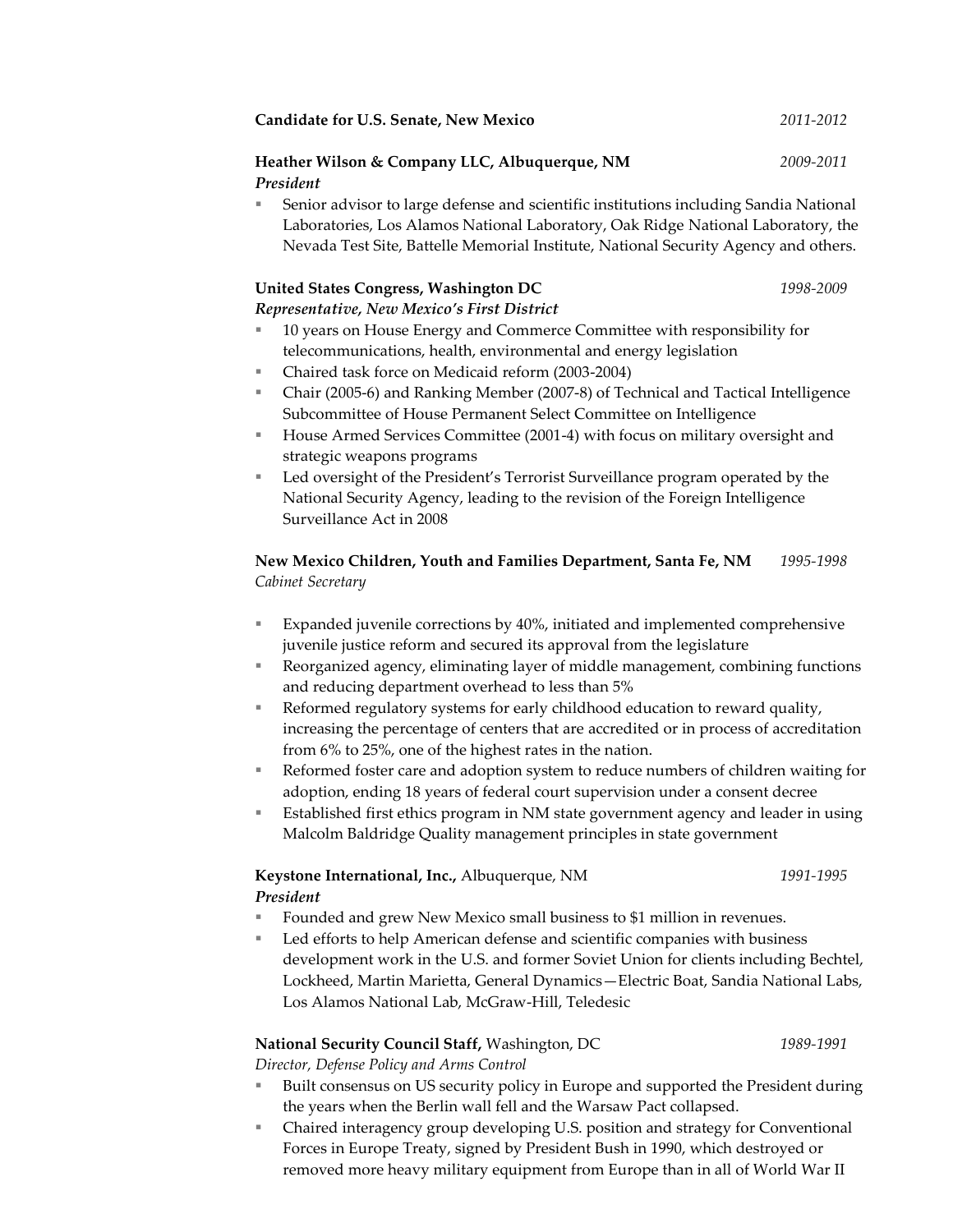|                                                           | Conventional Forces in Europe Negotiations, Vienna, Austria<br>Acting Representative of the Secretary of Defense                                                                                                                                                                                                                                                                                                                                                                                                                                                                                                                                                                                                                                                                                                                                                                                                                                                                                                                                                                                                                                                                                                                                                                                                                                                                                                                                                                                                                                                                                                                                   | Spring 1989 |
|-----------------------------------------------------------|----------------------------------------------------------------------------------------------------------------------------------------------------------------------------------------------------------------------------------------------------------------------------------------------------------------------------------------------------------------------------------------------------------------------------------------------------------------------------------------------------------------------------------------------------------------------------------------------------------------------------------------------------------------------------------------------------------------------------------------------------------------------------------------------------------------------------------------------------------------------------------------------------------------------------------------------------------------------------------------------------------------------------------------------------------------------------------------------------------------------------------------------------------------------------------------------------------------------------------------------------------------------------------------------------------------------------------------------------------------------------------------------------------------------------------------------------------------------------------------------------------------------------------------------------------------------------------------------------------------------------------------------------|-------------|
|                                                           | U.S. Mission to NATO, Brussels, Belgium<br>Negotiator and Defense Planning Officer                                                                                                                                                                                                                                                                                                                                                                                                                                                                                                                                                                                                                                                                                                                                                                                                                                                                                                                                                                                                                                                                                                                                                                                                                                                                                                                                                                                                                                                                                                                                                                 | 1987-1989   |
|                                                           | Ambassador's expert on British, Spanish, and Portuguese defense plans<br>One of two assistants to the U.S. negotiator at NATO on the Conventional Forces in<br>ш<br>Europe negotiations                                                                                                                                                                                                                                                                                                                                                                                                                                                                                                                                                                                                                                                                                                                                                                                                                                                                                                                                                                                                                                                                                                                                                                                                                                                                                                                                                                                                                                                            |             |
|                                                           | HQ, US Air Force in Britain<br>Negotiator and Political Advisor to the Commander<br>Planned \$125 million base construction project, the largest in Britain since WWII<br>ш<br>Negotiated all aspects of cruise missile deployment in Britain including a \$6 million<br>ш<br>contribution from the British government<br>Assisted U.S. Embassy in gaining UK approval for new U.S. Ballistic Missile Early<br>ш<br><b>Warning System (BMEWS)</b><br>Negotiated disputes on common lands, taxation, planning permission, and the use of<br>ш<br>force by U.S. troops in the UK                                                                                                                                                                                                                                                                                                                                                                                                                                                                                                                                                                                                                                                                                                                                                                                                                                                                                                                                                                                                                                                                     | 1985-1987   |
|                                                           | Intelligence Center Pacific, Camp H.M. Smith, Hawaii<br>Pacific Activities Monitoring                                                                                                                                                                                                                                                                                                                                                                                                                                                                                                                                                                                                                                                                                                                                                                                                                                                                                                                                                                                                                                                                                                                                                                                                                                                                                                                                                                                                                                                                                                                                                              | Summer 1982 |
|                                                           | <b>USAF Officer</b>                                                                                                                                                                                                                                                                                                                                                                                                                                                                                                                                                                                                                                                                                                                                                                                                                                                                                                                                                                                                                                                                                                                                                                                                                                                                                                                                                                                                                                                                                                                                                                                                                                | 1982-1989   |
|                                                           | <b>Cadet, USAF Academy</b>                                                                                                                                                                                                                                                                                                                                                                                                                                                                                                                                                                                                                                                                                                                                                                                                                                                                                                                                                                                                                                                                                                                                                                                                                                                                                                                                                                                                                                                                                                                                                                                                                         | 1978-1982   |
| <b>BOARDS AND</b><br><b>ADVISORY</b><br><b>EXPERIENCE</b> | Board Member, Peabody Energy (NYSE: BTU), 2013-2017<br>ш<br>World's largest private sector coal company with operations in the US<br>$\circ$<br>and Australia<br>Audit, 2015-2017<br>$\circ$<br>Nominating and Governance, 2013-2017<br>$\circ$<br>Health, Safety & Environment, 2013-2015<br>$\circ$<br>Board Member, Raven Industries (NASDAQ: RAVN), 2016-2017<br>ш<br>Manufacturer of precision agriculture, aerospace surveillance systems<br>$\circ$<br>and specialty engineered films<br>Governance, 2016-2017<br>$\circ$<br>Personnel & Compensation, 2016-2017<br>$\circ$<br>Board Member, Presbyterian Healthcare Services, 2010-2012<br>ш<br>\$1.2 billion integrated hospital, insurance and medical group<br>$\circ$<br>Finance Committee; Compliance and Audit Committee<br>$\circ$<br>Board Member, South Dakota Science and Technology Authority, 2014-2017<br>ш<br>Oversee operation of deep underground laboratory for dark matter<br>$\circ$<br>physics experiments<br>Advisory Board Member, Scowcroft Institute at Texas A&M, 2015-2017<br>ш<br>Advisory Board to the President, Nevada Test Site, 2010-2012<br>ш<br>Advisory Board Member, National Security Agency R&D Panel, 2010-2013<br>ш<br>Advisory Board Member, Battelle Global Security Division, 2009-2013<br>ш<br>Advisory Board Member, Oak Ridge National Laboratory Global Security, 2010-2013<br>ш<br>Advisory Board Member, Sandia National Laboratory Intelligence, 2009-2011<br>ш<br>Advisory Board Member, CIA Biological Threat Program, 2010-2015<br>ш<br>Advisory Board Member, Defense Advisory Committee on Women in the Services,<br>ш<br>1991-1993 |             |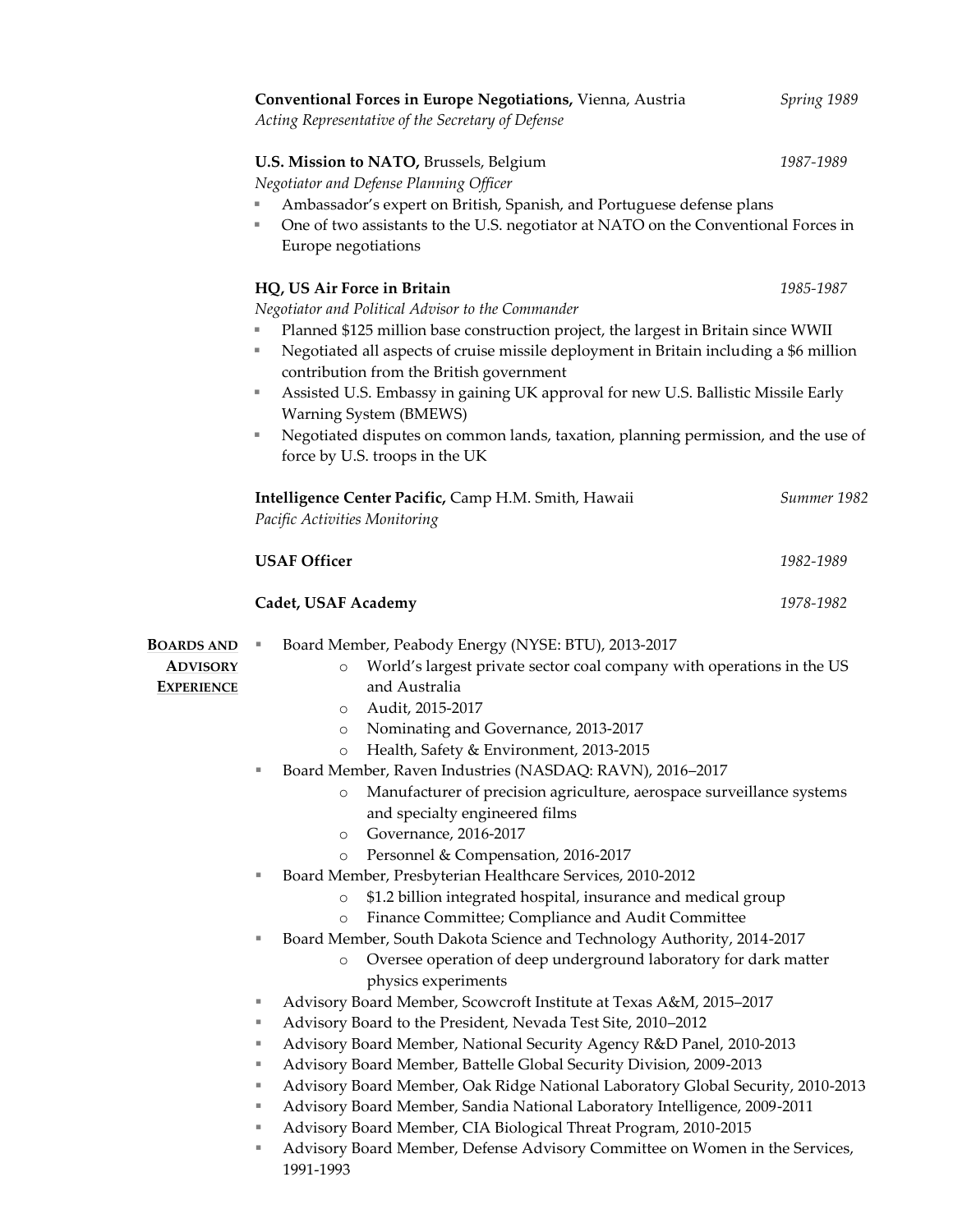|                     | Executive Council, NCAA Rocky Mountain Athletic Conference, 2015-2017<br>ш                                                                                     |           |  |
|---------------------|----------------------------------------------------------------------------------------------------------------------------------------------------------------|-----------|--|
|                     | Congressional Panel on the Nuclear Security Enterprise, 2013-2014<br>ш                                                                                         |           |  |
|                     | Board Member, NM Workforce Development Board, 1996-1998<br>ш                                                                                                   |           |  |
|                     | Selection Committee, Rhodes Scholarships, 1989~2000<br>ш                                                                                                       |           |  |
|                     | Selection Committee, Schwarzman Scholarships, 2015-2016<br>ш                                                                                                   |           |  |
|                     | Non-Profit Board Member, SD Research REACH Committee, 2013-2017<br>ш                                                                                           |           |  |
|                     | Non-Profit Board Member, SD School of Mines Foundation, 2013-2017<br>ш                                                                                         |           |  |
|                     | Non-Profit Board Member, International Foundation for Electoral Systems, 2013-2016<br>ш                                                                        |           |  |
|                     | Non-Profit Board Member, Quality New Mexico, 1996-1998<br>ш                                                                                                    |           |  |
|                     | Non-Profit Board Member, Rapid City Economic Development, 2013-2017<br>ш                                                                                       |           |  |
|                     | Non-Profit Board Member, Rapid City Chamber of Commerce, 2013-2017<br>ш                                                                                        |           |  |
|                     | Non-Profit Board Member, Destination Rapid City/Main Street Square, 2013-2017<br>ш                                                                             |           |  |
|                     | Co-Chair, Rapid City Cultural Plan Steering Committee, 2015-2016<br>ш                                                                                          |           |  |
| <b>ORGANIZATION</b> | Aircraft Owners and Pilots Association<br>ш                                                                                                                    |           |  |
| <b>MEMBERSHIPS</b>  | <b>Experimental Aircraft Association</b><br>ш                                                                                                                  |           |  |
|                     | Association of Former Members of Congress<br>ш                                                                                                                 |           |  |
|                     | American Association of Rhodes Scholars<br>ш                                                                                                                   |           |  |
|                     | American Institute of Aeronautics & Astronautics<br>ш                                                                                                          |           |  |
|                     | National Aeronautic Association<br>ш                                                                                                                           |           |  |
|                     | The Ninety Nines - International Organization of Women Pilots<br>ш                                                                                             |           |  |
|                     | Women Military Aviators<br>ш                                                                                                                                   |           |  |
|                     | Kiwanis Club of Albuquerque 1992-2009<br>ш                                                                                                                     |           |  |
|                     | Rotary Club of Rapid City 2013-2017<br>ш                                                                                                                       |           |  |
|                     | NM Youth Conservation Commission, 1995-1998<br>ш                                                                                                               |           |  |
|                     | NM Association of Commerce & Industry, 1992-1995<br>ш                                                                                                          |           |  |
|                     | Greater Albuquerque Chamber of Commerce, 1991-1995<br>ш                                                                                                        |           |  |
| <b>OTHER HONORS</b> | National Intelligence Superior Public Service Award (2009)<br>ш                                                                                                |           |  |
|                     | Paul Reuter Prize from the International Committee of the Red Cross, Geneva,<br>ш                                                                              |           |  |
|                     | Switzerland for a major contribution to the study of international law (1988)                                                                                  |           |  |
|                     | Semi-Finals, British National Rowing Championships, coxed four (1984)<br>ц                                                                                     |           |  |
|                     | Bronze Medal, American Club Rowing Championships, lightweight eight (1990)<br>ш                                                                                |           |  |
|                     | <b>USAF Parachutist Badge</b>                                                                                                                                  |           |  |
|                     | Governor's Award for Outstanding New Mexico Women (1994)<br>ш                                                                                                  |           |  |
| <b>EDUCATION</b>    | Oxford University, Oxford, England                                                                                                                             | 1982-1985 |  |
|                     | Doctorate and Masters, International Relations                                                                                                                 |           |  |
|                     | Letter of Distinction for Outstanding Master's Degree Work                                                                                                     |           |  |
|                     | Rhodes Scholar; intercollegiate rower                                                                                                                          |           |  |
|                     | U.S. Air Force Academy, Colorado Springs, Colorado                                                                                                             | 1978-1982 |  |
|                     | B.S. Summa Cum Laude, International Politics                                                                                                                   |           |  |
|                     | Vice Wing Commander                                                                                                                                            |           |  |
|                     | Third class with women; first woman to command Basic Cadet Training                                                                                            |           |  |
| <b>LANGUAGES</b>    | English, French (4 years), Russian (3 years), Latin (3 years), Spanish (1 year). While at one                                                                  |           |  |
|                     | point comfortably bilingual in French, all languages are rusty. Willing to develop better                                                                      |           |  |
|                     | conversational Spanish skills.                                                                                                                                 |           |  |
|                     |                                                                                                                                                                |           |  |
| <b>PERSONAL</b>     | Instrument rated private pilot. Enjoy musical theater, hiking, skiing, biking and fly<br>fishing. Married to Jay Hone, retired attorney. Three adult children. |           |  |
|                     |                                                                                                                                                                |           |  |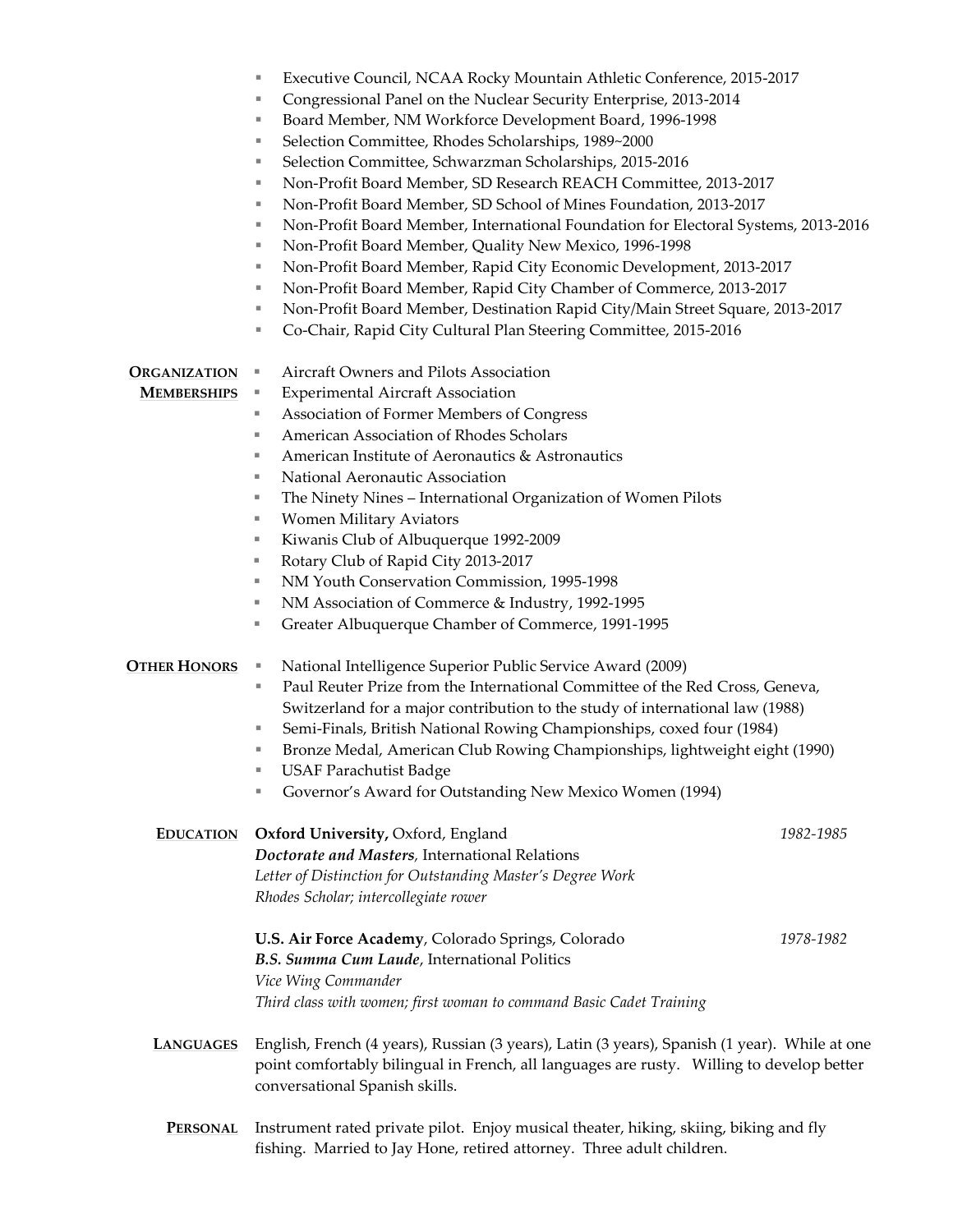Heather Wilson -- Publications

Book:

International Law and the Use of Force by National Liberation Movements, (Oxford University Press, 1988).

## Joint Authorship:

"The Air Force Needs a Budget that Aims Higher," Wall Street Journal, September 12, 2017, with General David Goldfein

"The Fight to Eradicate ISIS," Fox News Opinion, July 4, 2017, with General David Goldfein

"The Strategic Case for the Trans-Pacific Partnership," American Action Forum, October 27, 2016, with Jacqueline Varas and Rachel Hoff

"A New Foundation for the Nuclear Enterprise," Report of the Congressional Advisory Panel on the Governance of the Nuclear Security Enterprise, November 2014

Science & Technology Strategies of Six Countries: Implications for the United States, (National Research Council of the National Academies, 2010)

# Articles, Columns and other Publications:

"The Law of War and the Power of Computing," The National Interest, September 4, 2018

"Because of John Chapman," Air Force Times, September 2, 2018

"Why I'm Directing the Air Force to Focus on Space," Defense One, June 16, 2017

"Congress' Rules Do Address Conflicts," Albuquerque Journal, November 11, 2013

"Immigration Reform is More than a Fence," Washington Times, November 27, 2012

"Medical Device Tax a Job Killer," Albuquerque Journal, July 29, 2012

"Stand Up, Refuse Obama's Mandate" Albuquerque Journal, February 11, 2012

"Keeping Safe: Personal Security in Public Life," Roll Call, January 27, 2011

"Our Superficial Scholars," The Washington Post, January 23, 2011

"What War on Terror?", The Washington Times, October 28, 2010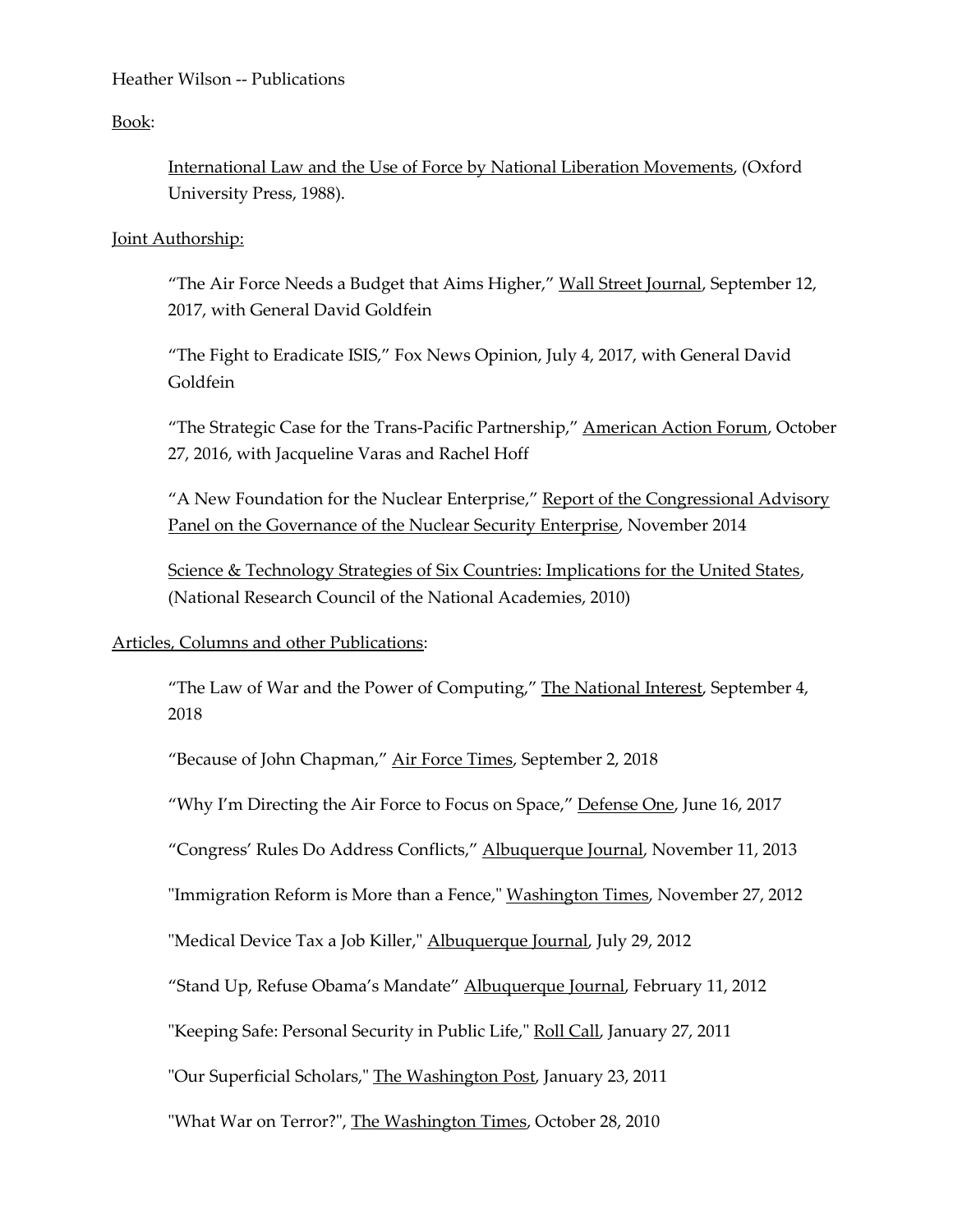"Restoring Ethics in Government: Eight Ways to Clean Up Santa Fe," NMPolitics.net, April 27, 2010

"ObamaCare Doesn't Tackle Out-of-Control Costs," Albuquerque Journal, April 9, 2010

"Topic A: Can the Republicans Win in November with a Negative Strategy?," The Washington Post, April 3, 2010

"Are We Ready to Win a Cyberwar?," The Washington Post, June 23, 2009

"Red Flags at YDDC Can't Be Ignored," Albuquerque Journal, May 7, 2009

"What Went Wrong – Hermione Clinton," The New York Times, June 8, 2008

"New Medicare Drug Program Gets the Rx It Needs," Albuquerque Journal, March 24, 2006

"Cannon Deserves Second Look from BRAC," Clovis News Journal, June 12, 2005

"Curb Role of G.I. Janes? No," New York Daily News, June 1, 2005

"The Case for Geospatial Investment," Military Geospatial Technology, Vol 3, Issue 2, 2005

"All Tools at Our Disposal, Addressing Nuclear Proliferation in a Post-9/11 World," House Policy Committee, Subcommittee on National Security and Foreign Affairs, January 2005

"Our President and this Congress have Done Well by Military Vets," Albuquerque Tribune, November 15, 2003 with Senator Pete Domenici

"Red Tape Squeezing Natural Gas Supply," Albuquerque Journal, October 6, 2003

"Real Issue Behind Energy Debate is People," Farmington Daily Times, September 28, 2003

"A Sparkling Economy," New Mexico Business Journal, July 2003

"U.S. Needs Comprehensive Energy Policy," Albuquerque Journal, April 3, 2000

"Differentiation and Defense: An Agenda for the Nuclear Weapons Program," House Policy Committee, Subcommittee on National Security and Foreign Affairs, February 2003

"Increase and Diversify our Supply of Energy," New Mexico Business Journal, August 2001